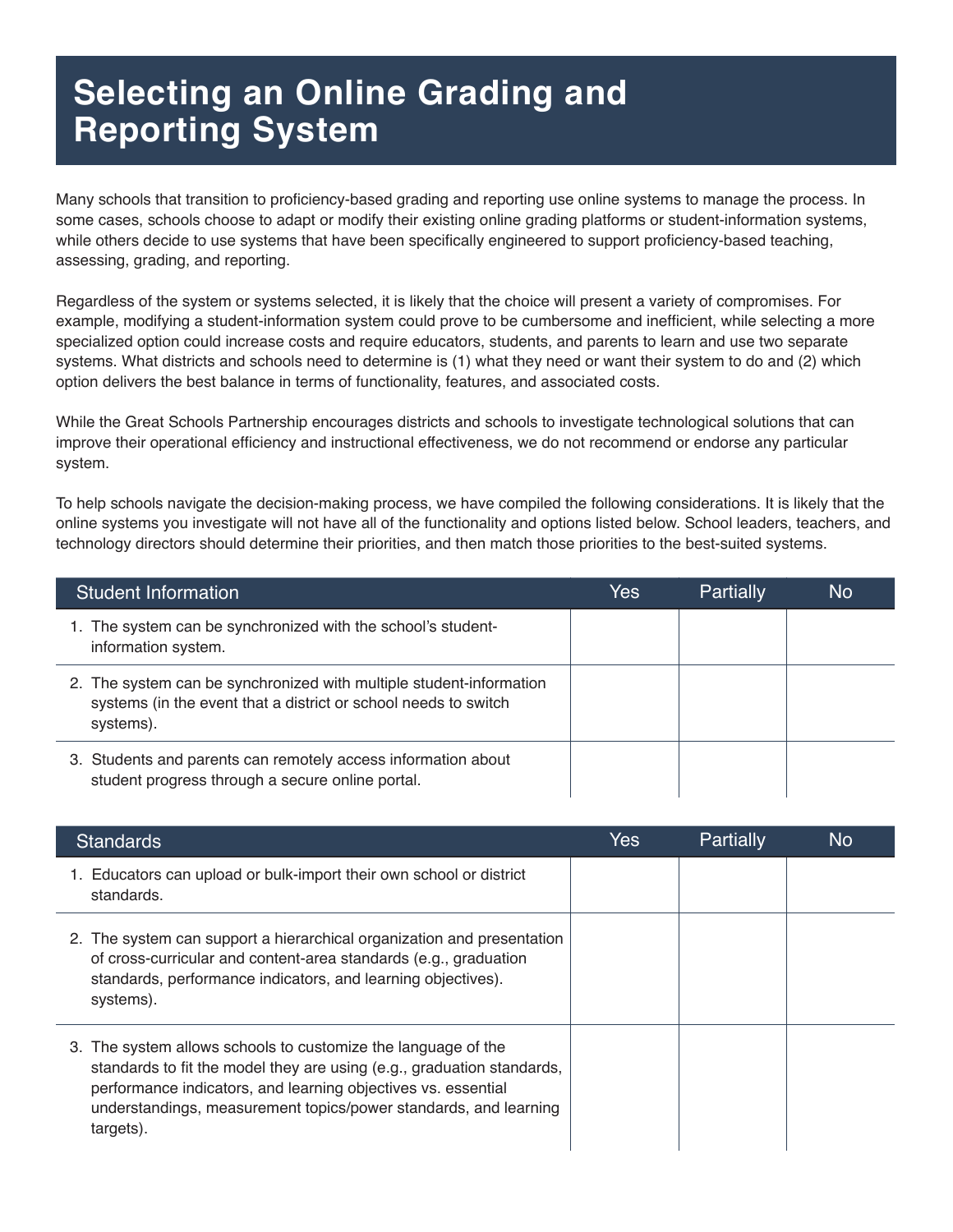| <b>Assessments</b>                                                                                            | Yes | Partially | No |
|---------------------------------------------------------------------------------------------------------------|-----|-----------|----|
| 1. Scores on assessment tasks can be used to measure progress<br>across multiple standards.                   |     |           |    |
| 2. Each assessment-aligned standard or performance indicator<br>receives its own score.                       |     |           |    |
| 3. Scoring guides aligned to standards are readily available on the site<br>and allow for online scoring.     |     |           |    |
| 4. Assessments can be uploaded and shared with colleagues.                                                    |     |           |    |
| 5. The system can differentiate between formative and summative<br>assessments (if necessary or desired).     |     |           |    |
| 6. The system has built-in functionality that allows for students to take<br>assessments online (if desired). |     |           |    |

| Reporting                                                                                                                                                                                                                                                                           | <b>Yes</b> | Partially | <b>No</b> |
|-------------------------------------------------------------------------------------------------------------------------------------------------------------------------------------------------------------------------------------------------------------------------------------|------------|-----------|-----------|
| 1. Customizable report generation is available for districts and schools.                                                                                                                                                                                                           |            |           |           |
| 2. Districts or schools can customize the levels of student progression<br>(e.g., by grade level, grade span, or non-grade-level sequence).                                                                                                                                         |            |           |           |
| 3. The system allows schools to customize grading scales.                                                                                                                                                                                                                           |            |           |           |
| 4. The system can apply and display multiple calculation methods for<br>course reporting that are more accurate than averaging, including<br>methods such as trend, power law, or decaying average.                                                                                 |            |           |           |
| 5. Entering student assessment scores is efficient and hassle free for<br>teachers. For example, scores can be typed in (not just selected<br>by clicking on a dropdown menu) or teachers can input scores by<br>selecting particular students, assessments, standards, or courses. |            |           |           |
| 6. Teachers can report out content knowledge and skills separately<br>from habits of work, behaviors, and character traits.                                                                                                                                                         |            |           |           |
| 7. Teachers can easily and visually review course data to identify<br>trends and gaps in student learning.                                                                                                                                                                          |            |           |           |
| 8. The initial presentation of student learning progress-whether it's<br>for teachers, students, or parents-is visually appealing and easy to<br>read, interpret, and understand.                                                                                                   |            |           |           |
| 9. Parents can quickly and easily navigate the system to identify areas<br>of strength and areas of concern in their child's performance.                                                                                                                                           |            |           |           |
| 10. Missing or low-scoring assignments are clearly and visually<br>identified.                                                                                                                                                                                                      |            |           |           |
| 11. The system can generate transcripts that report out both course<br>performance and standards performance.                                                                                                                                                                       |            |           |           |